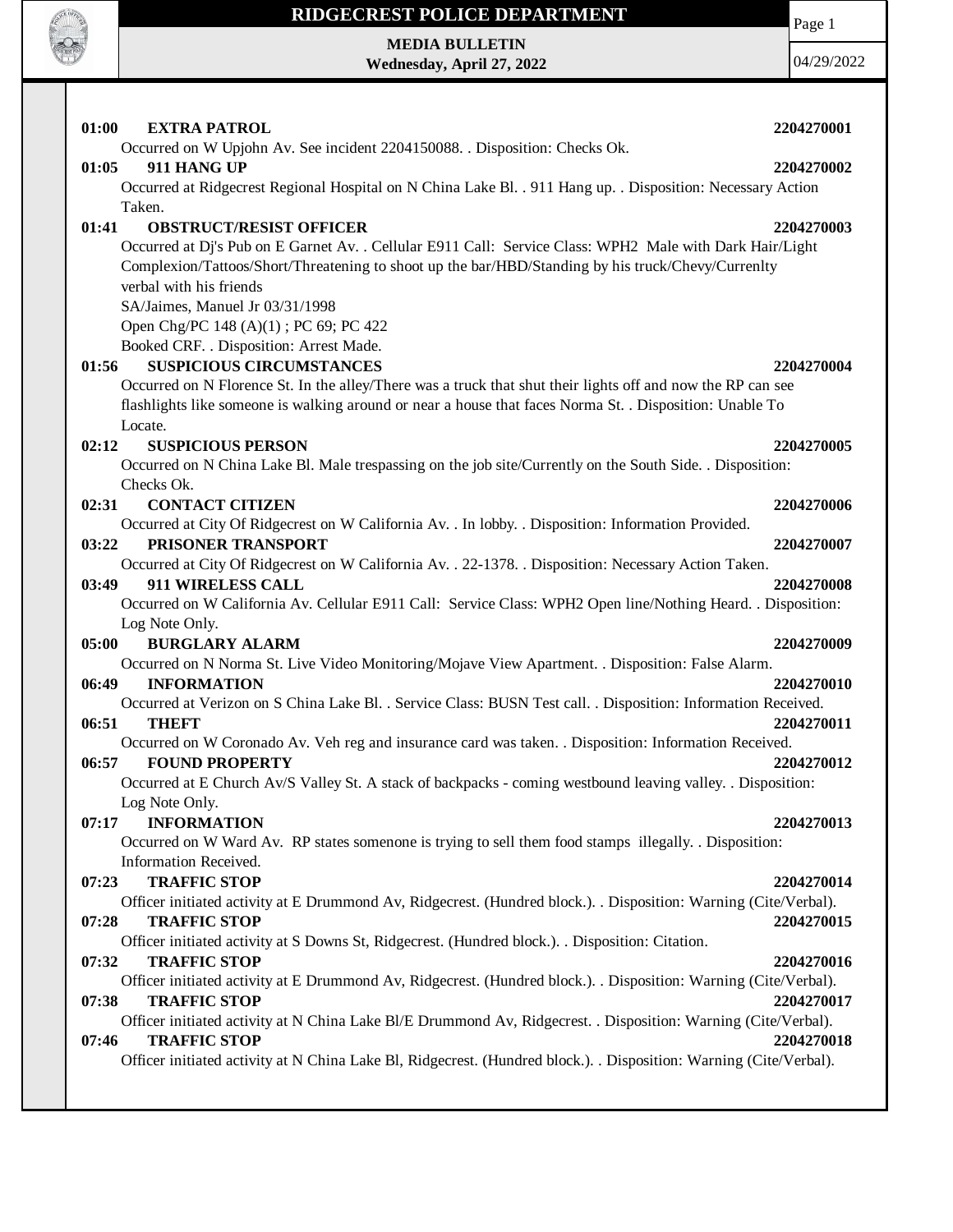

Page 2

**MEDIA BULLETIN Wednesday, April 27, 2022**

| <b>BURGLARY-VEH/BUSN-REPORT</b><br>07:48                                                                        | 2204270019 |
|-----------------------------------------------------------------------------------------------------------------|------------|
| Occurred on S Thomas St. RP WOULD LIKE TO FILE A REPORT. THEFT OF PURSE, CAR KEYS, CREDIT                       |            |
| CARD, BLACK DUFFEL GYM BAG, KINDLE, WALLET WITH IDS. CONTACT VIA 21. . Disposition: Report                      |            |
| Taken.                                                                                                          |            |
| <b>TRAFFIC STOP</b><br>07:49                                                                                    | 2204270020 |
| Officer initiated activity at N Downs St, Ridgecrest. (Hundred block.). . Disposition: Citation.                |            |
| <b>TRAFFIC STOP</b><br>07:52                                                                                    | 2204270021 |
| Officer initiated activity at N China Lake Bl/E Drummond Av, Ridgecrest. . Disposition: Warning (Cite/Verbal).  |            |
| <b>TRAFFIC STOP</b><br>07:55                                                                                    | 2204270022 |
| Officer initiated activity at N Downs St, Ridgecrest. (Hundred block.). . Disposition: Warning (Cite/Verbal).   |            |
| 08:01<br><b>ACO CALL</b>                                                                                        | 2204270023 |
| Occurred at N Helena St/W Argus Av. Deceased cat. . Disposition: Necessary Action Taken.                        |            |
| 08:05<br><b>TRAFFIC STOP</b>                                                                                    | 2204270024 |
| Officer initiated activity at S Downs St, Ridgecrest. (Hundred block.). Disposition: Warning (Cite/Verbal).     |            |
| 08:17<br><b>INFORMATION</b>                                                                                     | 2204270025 |
| Occurred at City Of Ridgecrest on W California Av. . RP wanted her medication from property. . Disposition:     |            |
| Information Provided.                                                                                           |            |
| <b>MEDICAL AID</b><br>08:19                                                                                     | 2204270026 |
| Occurred on S Yorktown St. Ambulance request. . Disposition: Referred To Other Agency.                          |            |
| <b>MEDICAL AID</b><br>09:18                                                                                     | 2204270027 |
| Occurred on W Las Cruces Ct. Ambulance request. . Disposition: Referred To Other Agency.                        |            |
| <b>RESIDENTIAL CHECK</b><br>09:27                                                                               | 2204270028 |
| Officer initiated activity at E Commercial Av, Ridgecrest. . Disposition: Checks Ok.                            |            |
| <b>ACO CALL</b><br>09:38                                                                                        | 2204270029 |
| Officer initiated activity at N Helena St/W Argus Av, Ridgecrest. Deceased cat. . Disposition: Animal Control   |            |
| Handled.                                                                                                        |            |
| <b>ACO CALL</b><br>09:45                                                                                        | 2204270030 |
| Officer initiated activity at N Oasis Dr, Ridgecrest. (Hundred block.) Loose Dog. . Disposition: Animal Control |            |
| Handled.                                                                                                        |            |
| <b>ACO CALL</b><br>09:52                                                                                        | 2204270031 |
| Occurred on W Wildrose Av. (Hundred block.) loose pitbull keeps charging after people walking. . Disposition:   |            |
| Animal Control Handled.                                                                                         |            |
| <b>CONTACT CITIZEN</b><br>09:57                                                                                 | 2204270032 |
| Occurred at Stater Brothers #109 on N China Lake Bl. . RP would like to have an SRO Officer come by the store   |            |
| to speak with the manager regarding the 488 from yesterday. . Disposition: Information Provided.                |            |
| STORAGE AUTHORITY-6MOS EXPIRED<br>10:02                                                                         | 2204270033 |
| Officer initiated activity at W Argus Av, Ridgecrest. (Hundred block.) Vehicle towed. . Disposition: Necessary  |            |
| Action Taken.                                                                                                   |            |
| <b>UNWANTED SUBJECT</b><br>10:07                                                                                | 2204270034 |
| Occurred at Maturango Museum on E Las Flores Av. . RP STATES POSSIBLE HMA SLEEPING RIGHT                        |            |
| OUTSIDE OF THE ANNEX BUILDING. . Disposition: Checks Ok.                                                        |            |
| 10:30<br><b>RMC VIOLATION</b>                                                                                   | 2204270035 |
| Occurred on W Mariposa Av. (Hundred block.) someone going through the trash cans. . Disposition: Gone On        |            |
| Arrival.                                                                                                        |            |
| <b>FOLLOW UP</b><br>10:40                                                                                       | 2204270036 |
| Officer initiated activity at Walgreens #09030, W Drummond Av, Ridgecrest. . Disposition: Follow Up             |            |
| Completed.                                                                                                      |            |
|                                                                                                                 |            |
|                                                                                                                 |            |
|                                                                                                                 |            |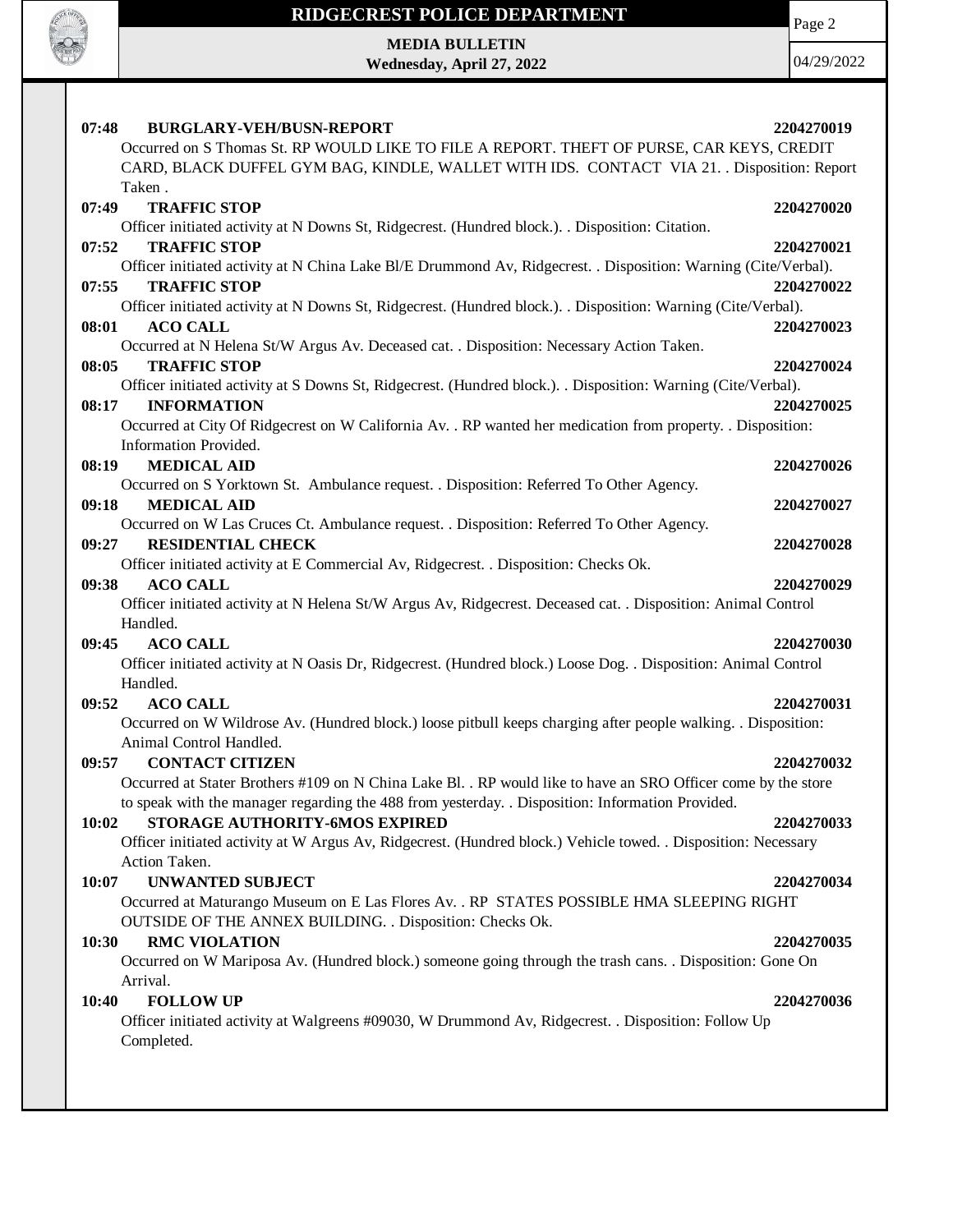

Page 3

### **MEDIA BULLETIN Wednesday, April 27, 2022**

| 10:42<br><b>JUVENILE PROBLEM</b>                                                                                                                   | 2204270037 |
|----------------------------------------------------------------------------------------------------------------------------------------------------|------------|
| Occurred at City Of Ridgecrest on W California Av. . IN LOBBY. . Disposition: Counselled.                                                          |            |
| <b>WARRANT ARREST</b><br>10:47                                                                                                                     | 2204270038 |
| Occurred at City Of Ridgecrest on W California Av. . IN LOBBY                                                                                      |            |
| SA/Snyder, April Marie 06/22/1973 WNO/RM055436A Bail/1500 Chg/12500(a) VC Supp to 21-2337                                                          |            |
| Cited and released. . Disposition: Arrest Made.                                                                                                    |            |
| <b>SUBPOENA SERVICE</b><br>11:00                                                                                                                   | 2204270039 |
| Officer initiated activity at W Ward Av, Ridgecrest. . Disposition: Necessary Action Taken.                                                        |            |
| <b>ACO CALL</b><br><b>11:16</b>                                                                                                                    | 2204270040 |
| Officer initiated activity at S Richmond Rd, Ridgecrest. . Disposition: Animal Control Handled.                                                    |            |
| <b>WARRANT ARREST</b><br>11:20                                                                                                                     | 2204270041 |
| Occurred at City Of Ridgecrest on W California Av. . RP in the lobby<br>SA/Smith, Ashley Josette 02/24/1985 WNO/RM055961A Bail/500 Chg/12500(a) VC |            |
| Cited and released. . Disposition: Arrest Made.                                                                                                    |            |
| <b>GAS LEAK</b><br>11:23                                                                                                                           | 2204270042 |
| Occurred at E Nadeau St/N Gold Canyon Dr. Gas Leak. . Disposition: Necessary Action Taken.                                                         |            |
| <b>SUBPOENA SERVICE</b><br>11:26                                                                                                                   | 2204270043 |
| Officer initiated activity at E Commercial Av, Ridgecrest. . Disposition: Negative Contact.                                                        |            |
| <b>SUBPOENA SERVICE</b><br>11:33                                                                                                                   | 2204270044 |
| Officer initiated activity at E Commercial Av, Ridgecrest. . Disposition: Negative Contact.                                                        |            |
| <b>SUBPOENA SERVICE</b><br>11:45                                                                                                                   | 2204270045 |
| Officer initiated activity at W Haloid Av, Ridgecrest. . Disposition: Negative Contact.                                                            |            |
| 11:49<br><b>SUBPOENA SERVICE</b>                                                                                                                   | 2204270046 |
| Officer initiated activity at W Upjohn Av, Ridgecrest. . Disposition: Negative Contact.                                                            |            |
| 11:57<br><b>ACO CALL</b>                                                                                                                           | 2204270047 |
| Officer initiated activity at Town & Country Mobile Home Park, N Norma St, Ridgecrest. Improper tethering of                                       |            |
| dogs. . Disposition: Warning (Cite/Verbal).                                                                                                        |            |
| <b>SUBPOENA SERVICE</b><br>11:57                                                                                                                   | 2204270048 |
| Officer initiated activity at W Janelle Ct, Ridgecrest. . Disposition: Negative Contact.                                                           |            |
| <b>FOLLOW UP</b><br>12:02                                                                                                                          | 2204270049 |
| Officer initiated activity at Richmond Elementary School, E Rowe St, Ridgecrest. . Disposition: Information                                        |            |
| Received.                                                                                                                                          |            |
| <b>MEDICAL AID</b><br>12:11<br>Occurred at Larkspur Apartments on S Downs St. . Cellular E911 Call: Service Class: WPH2 - Ambulance                | 2204270050 |
| request. . Disposition: Referred To Other Agency.                                                                                                  |            |
| <b>UNWANTED SUBJECT</b><br>12:13                                                                                                                   | 2204270051 |
| Occurred at Stater Brothers #109 on N China Lake Bl. . RP STATES THERE IS A WFA/ DIRTY BLONDE HAIR/                                                |            |
| WHITE HOODIE/ RED BLANKET THAT THE CUSTOMERS ARE COMPLAINING ABOUT. DO NOT FEEL                                                                    |            |
| SAFE. NORTH SIDE OF THE BUILDING IN BETWEEN STATERS AND PAPA JOHNS. . Disposition: Checks                                                          |            |
| Ok.                                                                                                                                                |            |
| <b>BRANDISHING A WEAPON</b><br>12:21                                                                                                               | 2204270052 |
| Occurred on W Langley Av. Service Class: VOIP rp is having a argument with neighbor regarding a fence on                                           |            |
| property. neighbor is pushing the gate back so the RP can not get his veh out of the gate. . Disposition:                                          |            |
| Checks Ok.                                                                                                                                         |            |
| 12:22<br>VIOLATION OF COURT ORDER-DOM VIOL                                                                                                         | 2204270053 |
| Occurred on W St George Av. Male is at the babysitters home and there is a restraining order. . Disposition:                                       |            |
| Unfounded.                                                                                                                                         |            |
|                                                                                                                                                    |            |
|                                                                                                                                                    |            |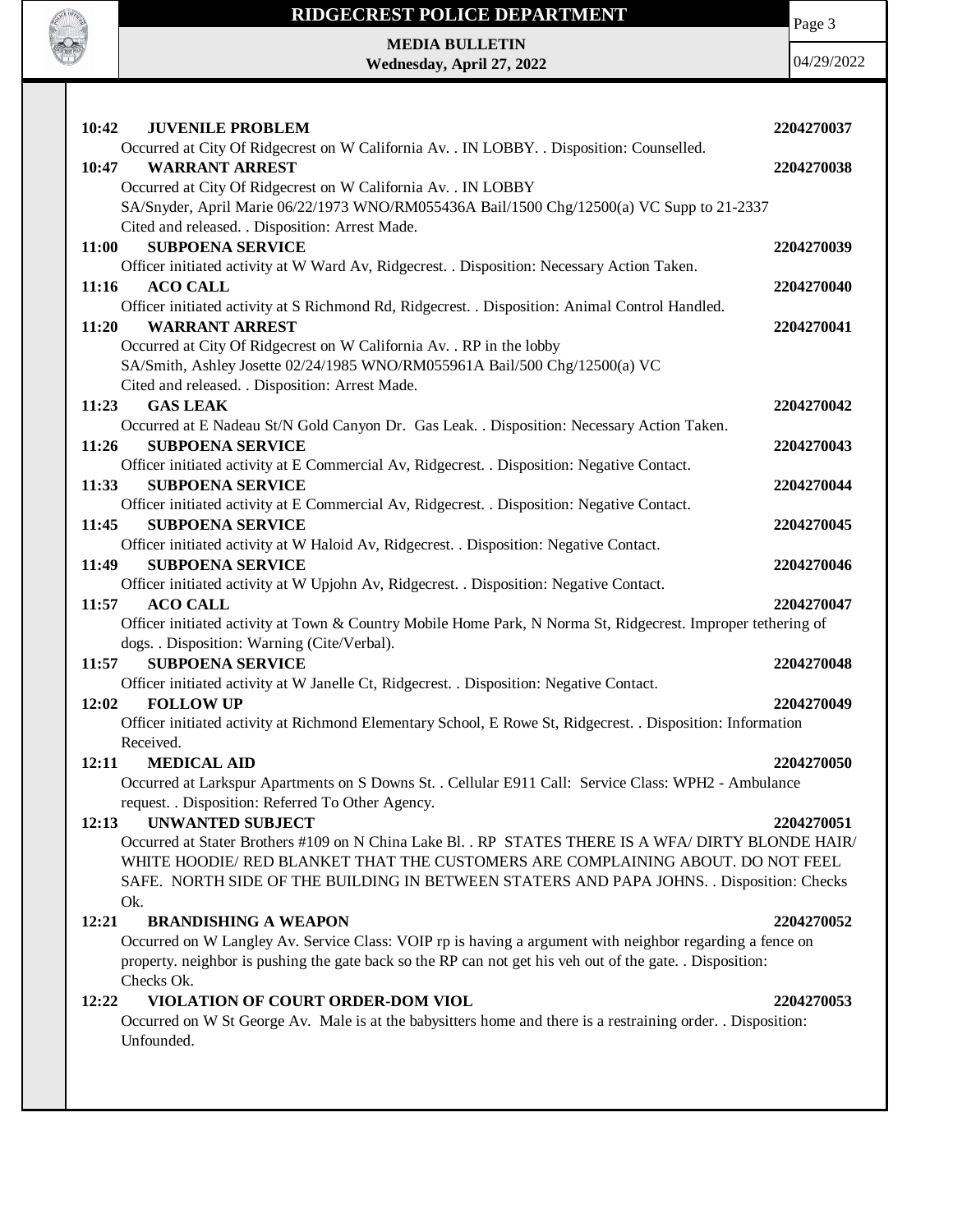

Page 4

**MEDIA BULLETIN Wednesday, April 27, 2022**

| 12:23<br><b>SUBPOENA SERVICE</b>                                                                                                                                                                                                              | 2204270054 |
|-----------------------------------------------------------------------------------------------------------------------------------------------------------------------------------------------------------------------------------------------|------------|
| Officer initiated activity at N Palm Dr, Ridgecrest. . Disposition: Negative Contact.<br><b>ACO CALL</b><br>12:29<br>Occurred at Richmond Elementary School on E Rowe St. . Geese problem. . Disposition: Animal Control<br>Handled.          | 2204270055 |
| 12:35<br><b>TRAFFIC STOP</b><br>Officer initiated activity at Mcdonald's, N China Lake Bl, Ridgecrest. (Hundred block.). Disposition: Warning<br>(Cite/Verbal).                                                                               | 2204270056 |
| <b>CONTACT CITIZEN</b><br>12:40<br>Occurred at City Of Ridgecrest on W California Av. . RP WOULD LIKE AN OFC TO CONTACT THEM VIA 21.<br>WOULD LIKE A POSSIBLE MSG DEL. . Disposition: Information Provided.                                   | 2204270057 |
| <b>MEDICAL AID</b><br>12:49<br>Occurred at Indian Wells Valley Dialysis Ctr on S Richmond Rd. . Service Class: BUSN Ambulance request. .<br>Disposition: Referred To Other Agency.                                                            | 2204270058 |
| <b>MEDICAL AID</b><br>12:59<br>Occurred on W Coronado Av. Ambulance request. . Disposition: Referred To Other Agency.                                                                                                                         | 2204270059 |
| 13:03<br><b>CONTACT CITIZEN</b><br>Occurred at City Of Ridgecrest on W California Av. . RP is in the lobby and would like an officer to talk to her 7<br>yo daughter about her behavior at school this morning. . Disposition: Counselled.    | 2204270060 |
| 13:15<br><b>VEHICLE CHECK</b><br>Officer initiated activity at Mcdonald's, N China Lake Bl, Ridgecrest. . Disposition: Checks Ok.                                                                                                             | 2204270061 |
| 13:20<br><b>GENERIC FIRE CALL/NOT SPECIFIED</b><br>Occurred on S Gemstone St. Fire but was able to get it out - wall is very hot still chemicals caught fire and<br>burned. . Disposition: Referred To Other Agency.                          | 2204270062 |
| <b>MEDICAL AID</b><br>13:28<br>Occurred on N Robalo St. Ambulance request. . Disposition: Referred To Other Agency.                                                                                                                           | 2204270063 |
| <b>CONTACT CITIZEN</b><br>13:29<br>Occurred at City Of Ridgecrest on W California Av. . RP in the lobby to speak with P8. . Disposition:<br>Information Received.                                                                             | 2204270064 |
| 13:31<br><b>FOLLOW UP</b><br>Officer initiated activity at Dollar Tree Stores, N China Lake Bl, Ridgecrest. . Disposition: Follow Up                                                                                                          | 2204270065 |
| Completed.<br><b>BURGLARY ALARM</b><br>13:43<br>Occurred at Tnt Western Homes on W Station Av. . AOA: Front Door. . Disposition: False Alarm.                                                                                                 | 2204270066 |
| 13:49<br><b>MEDICAL AID</b><br>Occurred on W Upjohn Av. Ambulance request. . Disposition: Referred To Other Agency.                                                                                                                           | 2204270067 |
| <b>ACO CALL</b><br>13:49<br>Officer initiated activity at Payne, Steven/Sarah, S Acacia St, Ridgecrest. F/U on dog bite. . Disposition: Animal<br>Control Handled.                                                                            | 2204270068 |
| 911 WIRELESS CALL<br>14:18<br>Occurred at City Of Ridgecrest on W California Av. . Cellular E911 Call: Service Class: W911<br>Hang up.<br>Second call, subj said hello, but hung up. . Disposition: Log Note Only.                            | 2204270069 |
| <b>SUSPICIOUS PERSON</b><br>14:26<br>Occurred at A-American Self Storage on E Ridgecrest Bl. . RP STATES THERE IS WMA/ BALD/MAROON<br>SHIRT/ JEANS ON THE GOLD CANYON SIDE OF THE PROPERTY ACTING SUSPICIOUS LY. . Disposition:<br>Checks Ok. | 2204270070 |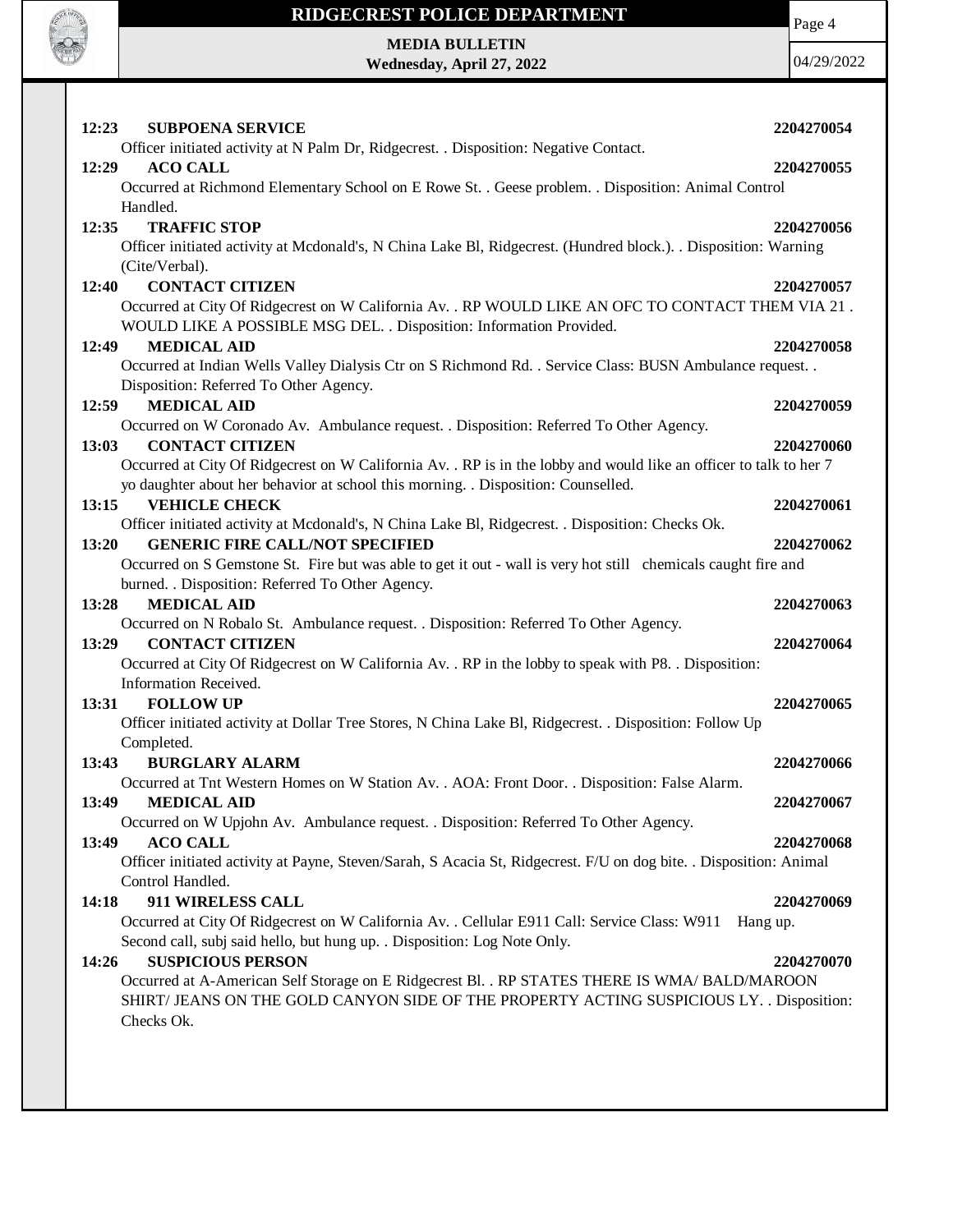

**MEDIA BULLETIN Wednesday, April 27, 2022** 04/29/2022

#### **14:35 THEFT 2204270071** Occurred on N China Lake Bl. RP STATES THAT WHEN THEY WERE WORKING ON THE HOLIDAY INN EXPRESS THAT IS BEING BUILT ON N CHINA LAKE BLVD, SOMEONE BROKE INTO THE HOTEL AND STOLE POWER TOOLS . CONTACT VIA 21. . Disposition: Report Taken . **14:43 911 WIRELESS CALL 2204270072** Occurred at City Of Ridgecrest on W California Av. . Cellular E911 Call: Service Class: W911 Abandoned line. . Disposition: Log Note Only. **14:51 DRIVING UNDER THE INFLUENCE 2204270073** Occurred at E French Av/E Las Flores Av. Cellular E911 Call: Service Class: W911 Slow/fast/in and out of lanes WFA driver. . Disposition: Unable To Locate. **14:55 SUSPICIOUS VEHICLE 2204270074** Occurred at E Ridgecrest Bl/S County Line Rd. Whi pick up truck towing rusty horse trailer WB toward R/C on Hy 178 east of town, emitting black smoke. . Disposition: Necessary Action Taken. **15:01 SUSPICIOUS CIRCUMSTANCES 2204270075** Occurred at James Monroe Middle School on W Church Av. . Parent in office requesting officer re susp circs. . Disposition: Unfounded. **15:40 SUSPICIOUS CIRCUMSTANCES 2204270076** Occurred at Church Of Jesus Christ Of Latter on S Norma St. . Black Honda Civic no back window there is a large amount of clothes and things all over the street -2nd caller. . Disposition: Warning (Cite/Verbal). **15:43 BURGLARY - RESIDENTIAL - REPORT 2204270077** Occurred on S Larkspur St. RP WOULD LIKE TO REPORT A BURG THAT OCCURRED OVERNIGHT. ON THE WAY TO THE PROPERTY FOR OFCR CONTACT. EXTRA PATROL REQ'D. . Disposition: Log Note Only. **15:49 MEDICAL AID 2204270078** Occurred on N Norma St. Cellular E911 Call: Service Class: W911 Med Aid. . Disposition: Referred To Other Agency. **16:08 911 WIRELESS CALL 2204270079** Occurred at City Of Ridgecrest on W California Av. . Cellular E911 Call: Abandoned line. . Disposition: Log Note Only. **16:10 MEDICAL AID 2204270080** Occurred on W Church Av. Cellular E911 Call: Service Class: WPH2 Ambulance request. . Disposition: Referred To Other Agency. **16:11 INFORMATION RECEIVED 2204270081** Occurred on W Moyer Av. INFO REC. . Disposition: Information Received. **16:12 911 WIRELESS CALL 2204270082** Occurred at City Of Ridgecrest on W California Av. . Cellular E911 Call: Service Class: WPH2 Abandoned line. . Disposition: Log Note Only. **16:27 ACO CALL 2204270084** Officer initiated activity at Jess Mini Mart, S China Lake Bl, Ridgecrest. . Disposition: Animal Control Handled. **16:34 TRAFFIC STOP 2204270085** Officer initiated activity at W Heritage Dr/N Norma St, Ridgecrest. . Disposition: Warning (Cite/Verbal). **16:43 CONTACT CITIZEN 2204270086** Occurred at City Of Ridgecrest on W California Av. . RP IN THE LOBBY WOULD LIKE TO SEE ABOUT GETTING AN EPO. . Disposition: Information Provided. **16:44 CPS REFERRAL 2204270087** Occurred on W Howell Av. . Disposition: Necessary Action Taken. **16:49 HIT AND RUN REPORT 2204270088** Occurred on W Coronado Av. Someone hit her veh -no information was left for RP - Contact via 21. . Disposition: Information Provided.

Page 5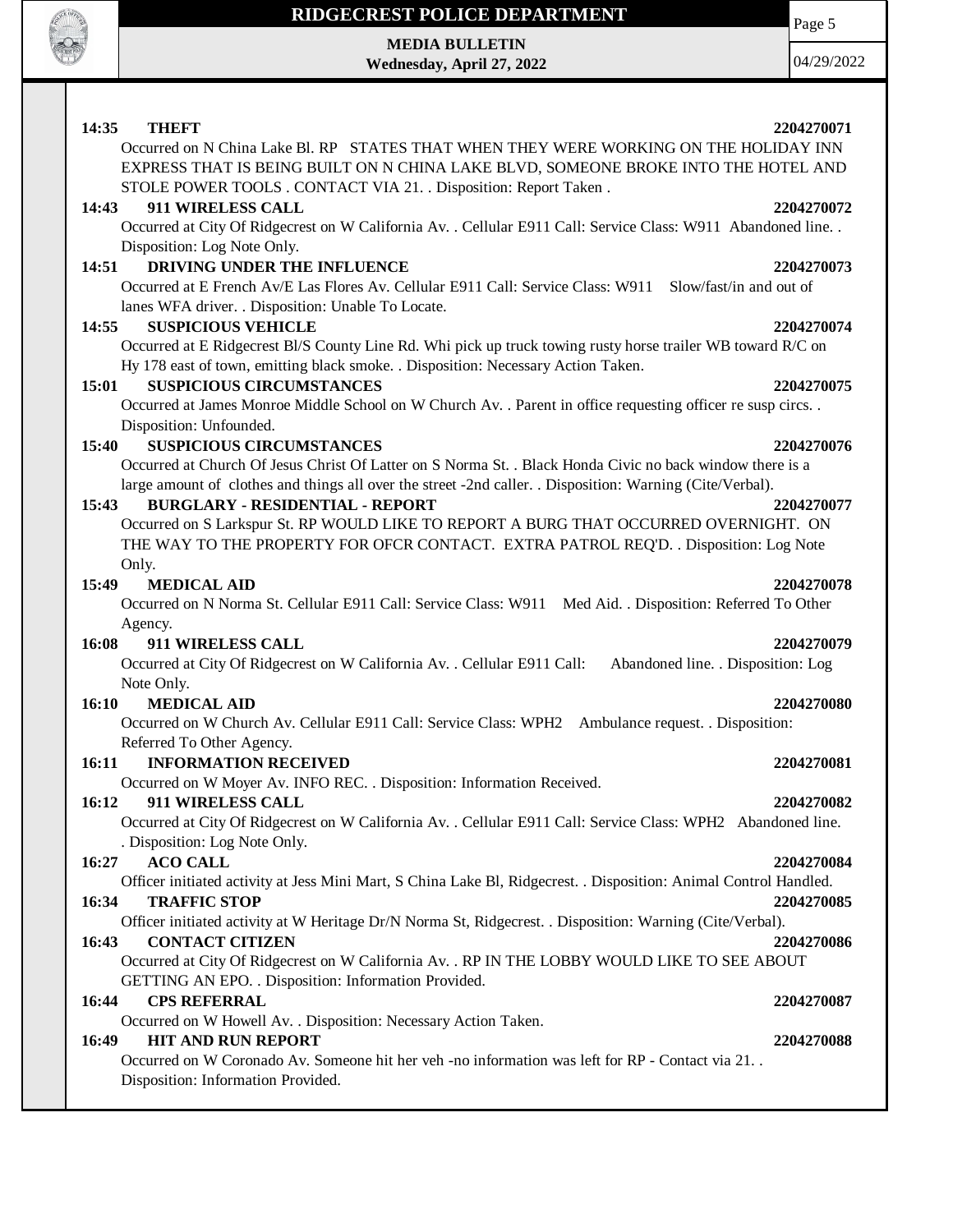

Page 6

**MEDIA BULLETIN Wednesday, April 27, 2022**

| 16:52<br><b>FOLLOW UP</b>                                                                                                                     | 2204270089                        |
|-----------------------------------------------------------------------------------------------------------------------------------------------|-----------------------------------|
| Officer initiated activity at W Drummond Av/N Sylvia Av, Ridgecrest. F/U INCIDENT 0052. . Disposition:                                        |                                   |
| Report Taken.                                                                                                                                 |                                   |
| 16:53<br><b>TRAFFIC PROBLEM</b>                                                                                                               | 2204270090                        |
| Occurred on W Sullivan Av. (Hundred block.) RP STATES THAT FOR THE LAST TWO WEEKS THEY HAVE                                                   |                                   |
| BEEN SEEING A UPS DRIVER SPEEDING IN THE RESIDENTIAL AREA. RP IS CONCERNED BECAUSE                                                            |                                   |
| CHILDREN PLAY IN THE NEIGHBORHOOD. . Disposition: Warning (Cite/Verbal).                                                                      |                                   |
| <b>ACO CALL</b><br>16:54                                                                                                                      | 2204270091                        |
| Occurred on S Greenlawn St. Dog is tied to a mailbox with no one around. . Disposition: Animal Control<br>Handled.                            |                                   |
| <b>THEFT</b><br>16:54                                                                                                                         | 2204270092                        |
| Occurred on N China Lake Bl. RP STATES A CATALYTIC CONVERTER WAS STOLEN WOULD LIKE TO                                                         |                                   |
| FILE A REPORT. CONTACT VIA 21. . Disposition: Information Received.                                                                           |                                   |
| 17:06<br><b>TRAFFIC HAZARD</b>                                                                                                                | 2204270093                        |
| Occurred at W Perch Av/S Norma St. On Perch, suitcases in street. . Disposition: Necessary Action Taken.                                      |                                   |
| 17:09<br>911 WIRELESS CALL                                                                                                                    | 2204270094                        |
| Occurred at City Of Ridgecrest on W California Av. . Cellular E911 Call: Service Class: W911 Abandoned line.                                  |                                   |
| . Disposition: Log Note Only.                                                                                                                 |                                   |
| <b>ACO CALL</b><br>17:13                                                                                                                      | 2204270095                        |
| Occurred at Arrowhead Mobile Home Park on N Norma St. . MANAGER STATES THERE IS A BLACK CAT                                                   |                                   |
| UNDER SHRUBS - APPEARS TO HAVE HEAD INJURY. . Disposition: Animal Control Handled.                                                            |                                   |
| <b>INFORMATION RECEIVED</b><br>17:17                                                                                                          | 2204270096                        |
| Occurred on W Moyer Av. Info received. . Disposition: Log Note Only.                                                                          |                                   |
| <b>FOLLOW UP</b><br>17:19                                                                                                                     | 2204270097                        |
| Officer initiated activity at City Of Ridgecrest, W California Av, Ridgecrest. 22-1327. Disposition: Information                              |                                   |
| Received.                                                                                                                                     |                                   |
| 17:29<br><b>ACO CALL</b>                                                                                                                      | 2204270099                        |
| Occurred on W Boston Av. Extremely ill colony of cats. . Disposition: Information Received.                                                   |                                   |
| <b>JUVENILE PROBLEM</b><br>17:29                                                                                                              | 2204270100                        |
| Occurred at Larkspur Apartments on S Downs St. . RP STATES GROUP OF JUV POSS HS VIOLATION IN                                                  |                                   |
| PARKING LOT OF APTS. . Disposition: Gone On Arrival.                                                                                          |                                   |
| <b>CONTACT CITIZEN</b><br>18:20                                                                                                               | 2204270101                        |
| Occurred at City Of Ridgecrest on W California Av. . Call RP regarding an older case. . Disposition: Information                              |                                   |
| Provided.                                                                                                                                     |                                   |
| 18:58<br><b>VERBAL THREATS</b>                                                                                                                | 2204270102<br>RP received threats |
| Occurred at Arby's #5270 on S China Lake Bl. . Cellular E911 Call: Service Class: WPH2<br>to business. . Disposition: Necessary Action Taken. |                                   |
| <b>SUSPICIOUS VEHICLE</b><br>20:16                                                                                                            | 2204270103                        |
| Occurred at S Farragut St/W Bataan Av. BLK 4D HONDA CIVIC BLKD OUT IN MIDDLE OF STREET,                                                       |                                   |
| OCCUPIED. . Disposition: Gone On Arrival.                                                                                                     |                                   |
| <b>TRAFFIC STOP</b><br>20:36                                                                                                                  | 2204270104                        |
| Officer initiated activity at S Norma St, Ridgecrest. (Hundred block.). Disposition: Warning (Cite/Verbal).                                   |                                   |
| 21:02<br><b>AREA CHECK</b>                                                                                                                    | 2204270106                        |
| Occurred on N Sierra View St. RP states "Jeb" is at her front door. . Disposition: Necessary Action Taken.                                    |                                   |
| <b>TRAFFIC STOP</b><br>21:02                                                                                                                  | 2204270107                        |
| Officer initiated activity at S China Lake Bl, Kern County. (Hundred block.). . Disposition: Warning                                          |                                   |
|                                                                                                                                               |                                   |
| (Cite/Verbal).                                                                                                                                |                                   |
|                                                                                                                                               |                                   |
|                                                                                                                                               |                                   |